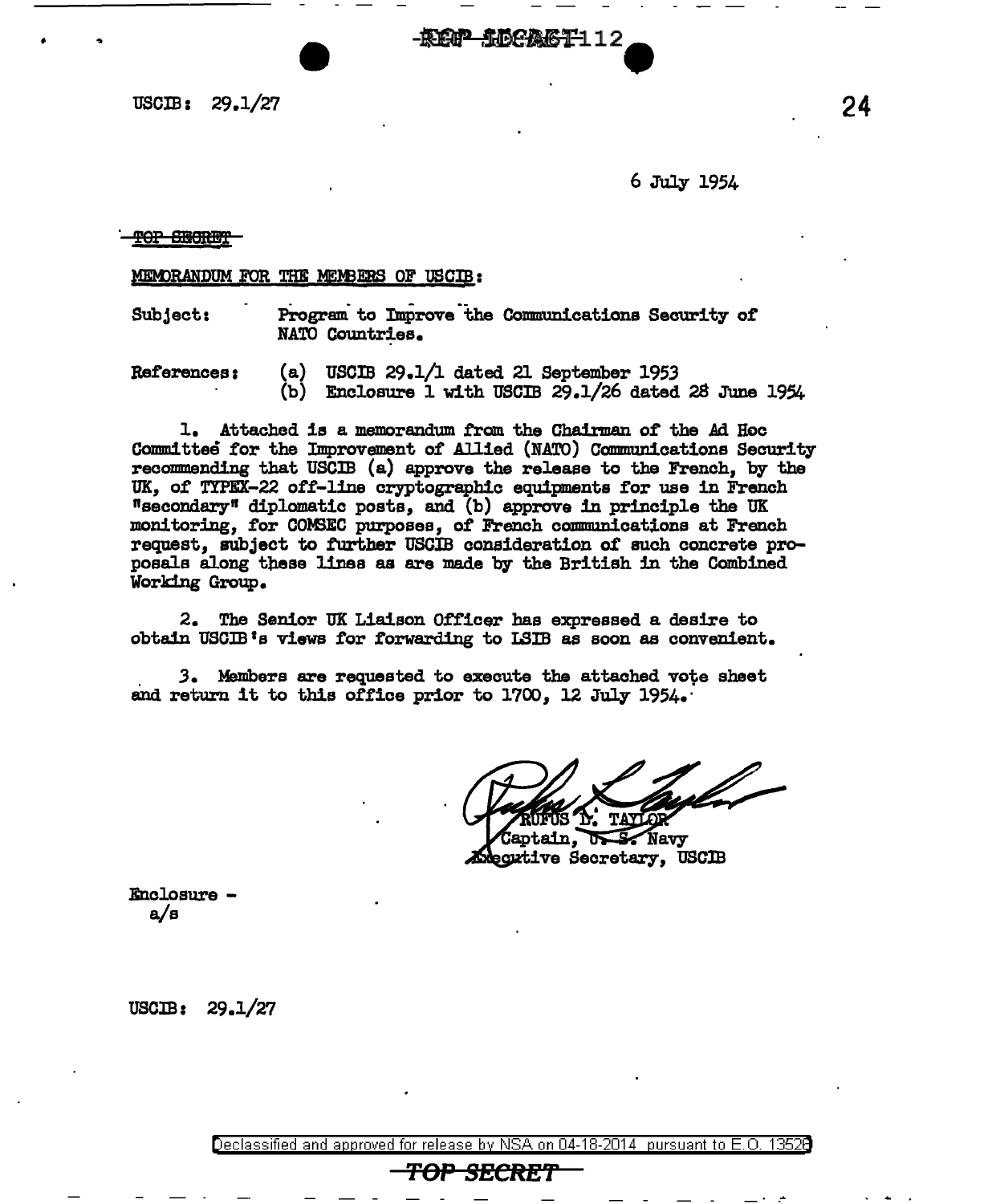2 July 1954

MEMORANDUM FOR THE CHAIRMAN, USCIB

. . TOPSECREP .

Subject: Program to Improve the Communications Security of NATO Countries.

Reference: USCIB 29.1/l of 21 September 1953 Enclosure 1 of USCIB  $29.1/26$  of 28 June 1954

1. The referenced report notes, among other things, that during the tripartite technical talks ending on 1 May, the UK representatives indicated willingness to attempt to help the French in solving the French cipher machine problem. It was reported at that time that the French showed little more than polite interest in the British offer.

 $2.$  On 18 June, however,  $\boxed{\phantom{134451}}$  SUKLO, passed to the Chairman of the Combined Working Group (CWG) the\in.f'ormation that M. Joseph Viala--head of the department of "Transmission of Chiffres" in the.French Foreign Ministry and a French representative at the tech- ~talks-had. called on .in London on 14 June. had been one of the UK representatives at the technical talks in Paris.

*<sup>3</sup>*~ On 18 June I I al.so r•e l a~le to the CilG a report of the. discussion between Vial.a and \ According to that · report. Viala indicated his interest in the supplying of cipher machines for the French Foreign Ministry and mentioned that he had been informed recently by US authorities that the prospects for obtaining more  $A<sub>S</sub>A<sub>M</sub>$  2-1's were not very promising. Viala went on to say that on-line machines were needed for the principal French diplomatic posts, but that • off-line machines would be satisfactory for the secmidary posts and that pencil and paper methods would suffice for the remaining posts.<br>I then, in effect, repeated his Paris statement that the UK has an off-line machine which is a non-Simplex version of TYPEX (TYPEX Mark 22). I . added that this machine was adequately secure and might be suitable to French methods; and that, although he could not at that moment commit his government, he might be able to arrange the sale of fifty to one hundred of these machines to the French Government.

Lecording to the report presented to the CWG by<br>|-<br>| knd Viala also discussed the subject of monitoring, which had been emphasized in the tripartite technical talks as a requisite to the enforcement of COMSEC discipline. Viala apparently indicated

Enclosure with USCIB 29.1/27 dated 6 July 1954.  $PL 86-36/50 \text{ USC } 3605$ 

## **TOP SECRET**